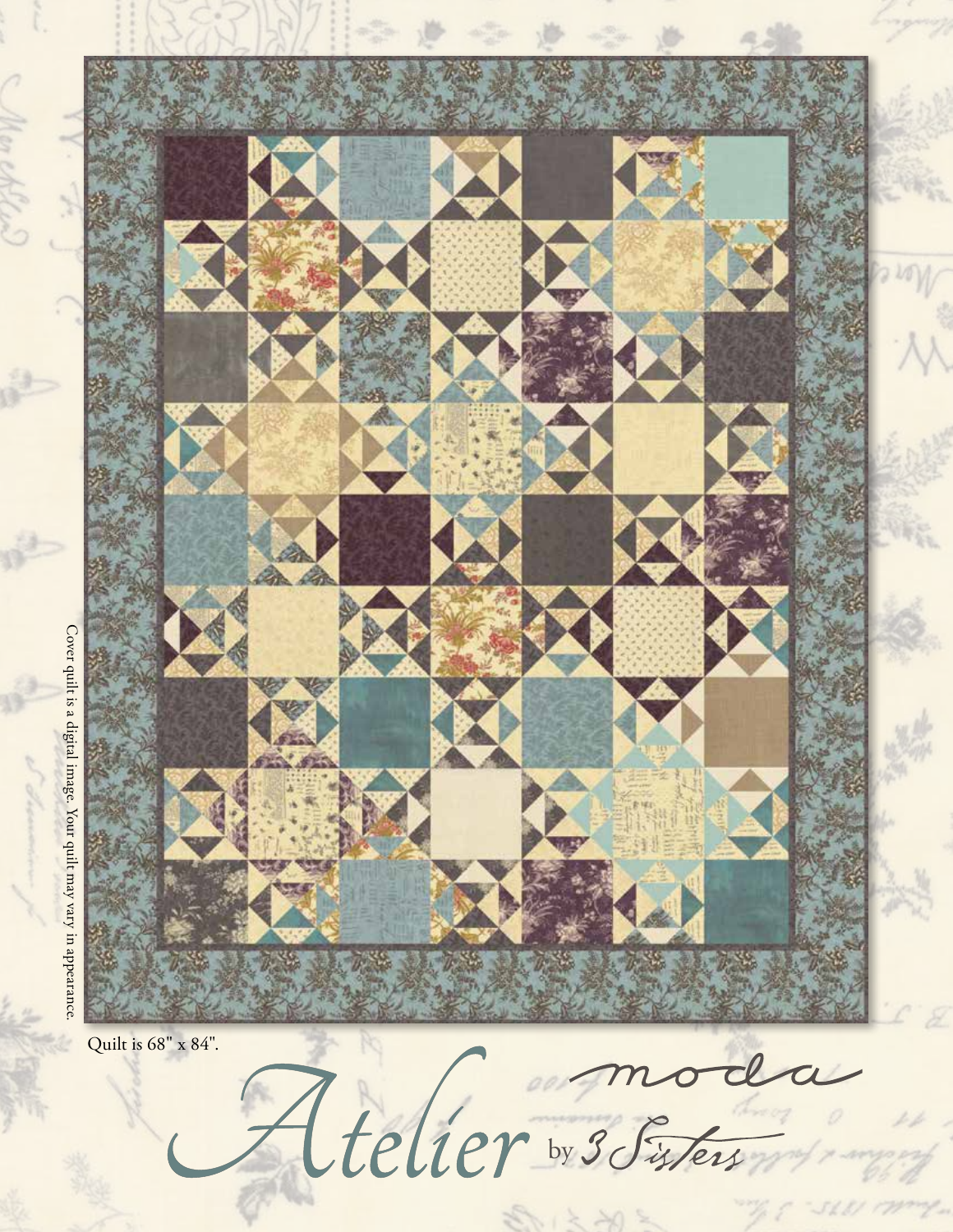Atelier 3 Fixers

Quilt is 68" x 84".

### **Fabric Cutting**

### **Blocks Dark**

*(Tip: Spray starch and press before cutting.)* From EACH of 6 assorted Fat Quarters cut

1-81/2" square (6 total)

5-51/4" squares, cut in half twice on the diagonal to make 20 quarter square triangles (QST)(120 total)

From EACH of 7 assorted Fat Quarters cut (*see diagram*)  $2-8\frac{1}{2}$ " squares (14 total)

5-51/4" squares, cut in half twice on the diagonal to make 20 quarter square triangles (QST) (140 total)



### **Blocks Light**

*(Tip: Spray starch and press before cutting.)*

From EACH of 4 assorted 1/2 yards cut

 $2-8\frac{1}{2}$ " squares (8 total)

8-51/4" squares, cut in half twice on the diagonal to make 32 quarter square triangles (QST) (128 total)

From EACH of 4 assorted 1/2 yards cut

 $1-8\frac{1}{2}$ " square (4 total)

8-51/4" squares, cut in half twice on the diagonal to make 32 quarter square triangles (QST) (128 total)

# **Flange and Binding**

7 to 8-11/4" x width of fabric strips Sew the strips end to end. From this long strip, cut 2-11/4" x 721/2" and 2-11/4" x 581/2" strips

8-21/2" x width of fabric strips Sew the strips end to end to make the binding.

# **Borders**

8-61/2" x width of fabric strips Sew the strips end to end. From this long strip, cut 2-61/2" x 721/2" and 2-61/2" x 681/2" borders

**Construction** Use ¼" seams and press in the direction of the arrows.

1 **Dark Block**: *Each block uses 1 dark and 1 light fabric.*  To make 1 block select: dark: 1-8½" square 4-51/4" QSTs

light: 12-51/4" QSTs

Join 3 light and 1 dark 51/4 QST as shown. Make 4 units. Add the units to the sides of the 81/2" square. Repeat to make 6 dark blocks.



2 **Dark Side Block**: *Each block uses 1 dark and 1 light fabric.*  To make 1 block select: dark: 1-8½" square 3-51/4" QSTs light: 9-51/4" QSTs

Join 3 light and 1 dark 51/4 QST as shown. Make 3 units. Add the units to the sides of the 81/2" square. Repeat to make 10 dark side blocks.



Dark Side Block Make 10.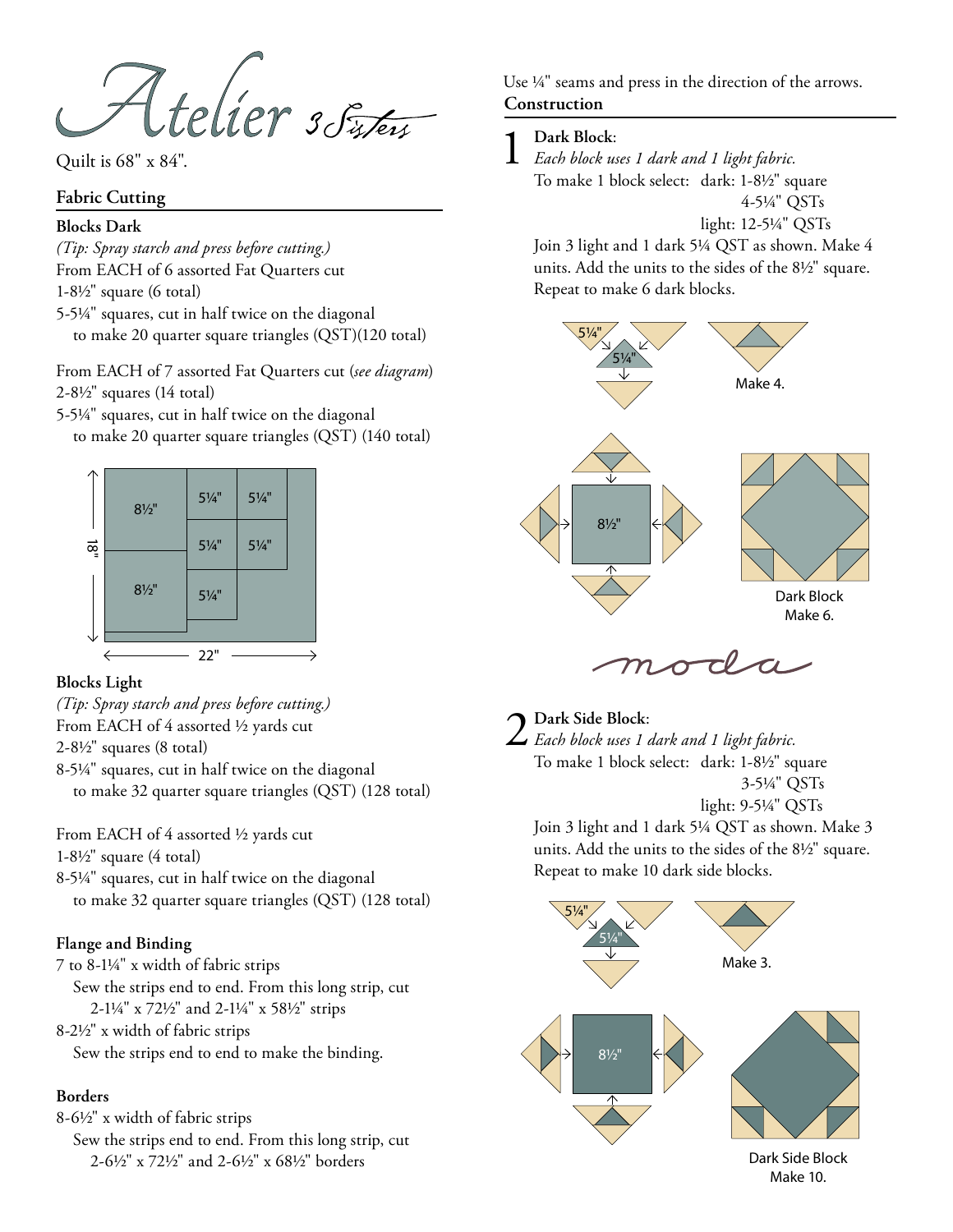# 3 **Dark Corner Block**:

*Each block uses 1 dark and 1 light fabric.*  To make 1 block select: dark: 1-8½" square 2-51/4" QSTs light: 6-51/4" QSTs

Join 3 light and 1 dark 51/4 QST as shown. Make 2 units. Add the units to the sides of the 81/2" square. Repeat to make 4 dark corner blocks.



Dark Corner Block Make 4.

4 **Light Block**: *Each block uses 1 dark and 1 light fabric.*  To make 1 block select: light: 1-8½" square 4-51/4" QSTs dark: 12-51/4" QSTs

Join 1 light and 3 dark 51/4 QSTs as shown. Make 4 units. Add the units to the sides of the 81/2" square. Repeat to make 12 light blocks.



- 
- 5 **Side Triangle Blocks**: *Each block uses 1 dark and 1 light fabric.*  To make 1 block select: light: 1-51/4" QST dark: 3-51/4" QSTs Join 1 light and 3 dark 51/4 QSTs as shown. Repeat to make 14 side triangle blocks.